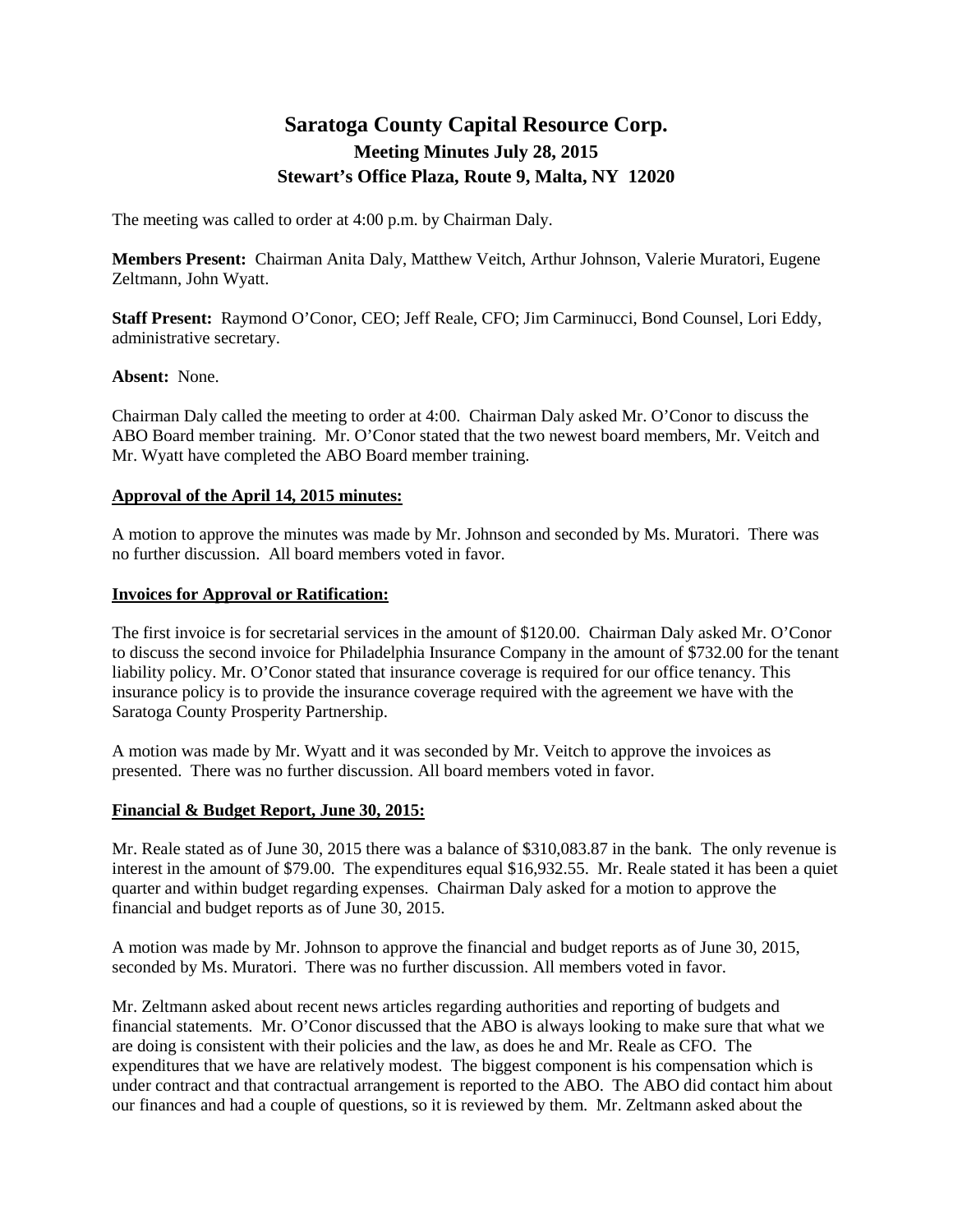issue of the promised jobs and the results of what we are doing. Mr. O'Conor discussed the borrowers and the commitments that have been made. Mr. O'Conor stated that in regard to Saratoga Hospital, our last financing was for capital improvements to their facility. He has been there twice to look over the work they have done and it is being done in accordance with the plans they presented. When he put together the annual report earlier this year, he contacted Saratoga Hospital and they gave him an update which he reported to the ABO on the number of construction jobs that were involved in the project, which was consistent with what they had projected. When the project is done he will also get a report on the number of permanent jobs that have been added in the new suite of operating rooms and the other facilities added. They will have to certify the information to us and we, in turn, to the ABO.

Mr. Wyatt asked if there are ramifications if they don't meet the projected numbers. Is that our liability? Mr. Carminucci discussed that the ABO has authority over both IDA's and the CRC. Our mission and the IDA's is not necessarily similar. You are primarily set up to assist not-for-profits. In many instances, what you are doing may not be necessarily tied to job creation. It is not the only issue when considering an application. Mr. O'Conor discussed the Skidmore refinancing application as an example. There was no expectation of increased employment, it was bringing down the cost of debt service for them to fulfill their mission. Ms. Muratori asked if there was a place on the application or the report for that. Mr. O'Conor said it is part of the application process. Mr. Zeltmann stated that in Skidmore's case we had this discussion, at least in part, in terms of whether or not they would maintain the number of jobs. They attested they would do that. He further discussed that it is important to be sure when we are talking to the public or the ABO, that we make these issues clear. Chairman Daly stated we are also a local group tied to the community that is receiving the benefit, therefore by us providing the service, we further our relationship with the college and provide a service to them. Whatever monies we do end up with, we can reinvest back into the community.

Chairman Daly asked Mr. O'Conor to discuss project updates. Mr. O'Conor stated he met with Brian Nealon and Shelly Amato, the CEO and CFO respectively, at The Wesley Community. They have a number of capital projects on their campus in Saratoga Springs. The process of approvals, design, etc. at Exit 12 are going slower than anticipated. The likelihood of our being able to help them with anything this year is remote. Their on campus projects are moving along. There is some possibility that in the fourth quarter they may need some financial help that would involve our organization, but that may go over into 2016.

Mr. O'Conor stated he also had a conversation with the Chairman of the Board of Trustees of Skidmore College. They are still in the quiet phase of raising money for the new Sciences Center which is supposed to be a \$100,000,000 project. They are hopeful of getting commitments for the entire \$100,000,000 from donors. That will certainly be a project with a lot of construction jobs initially. Mr. Johnson asked about projects for assisted living services, or health care facilities such as nursing homes, and whether we could get involved with those types of projects. Mr. Carminucci stated if they are not-for-profit organizations, they could come to us. If they are for-profit, some qualify for tax exempt financing. If they are forprofit, you don't have the ability to assist in the manner that an IDA would for real property and sales tax abatements, etc. Mr. Johnson asked about the Nigro project. They are for-profit. Mr. Carminucci said in order to qualify for tax exempt financing for for-profits, you need to set aside a certain percentage of units as low income, usually 60% to 80%. Ms. Muratori asked about the Universal Preservation Hall and their large capital campaign. Mr. O'Conor stated he had talked to Executive Director Teddy Foster about the project and will follow up with her. Chairman Daly asked about the medical marijuana dispensaries. Mr. Carminucci stated that he assumes they are going to be for-profit organizations and probably will end up going through the IDA.